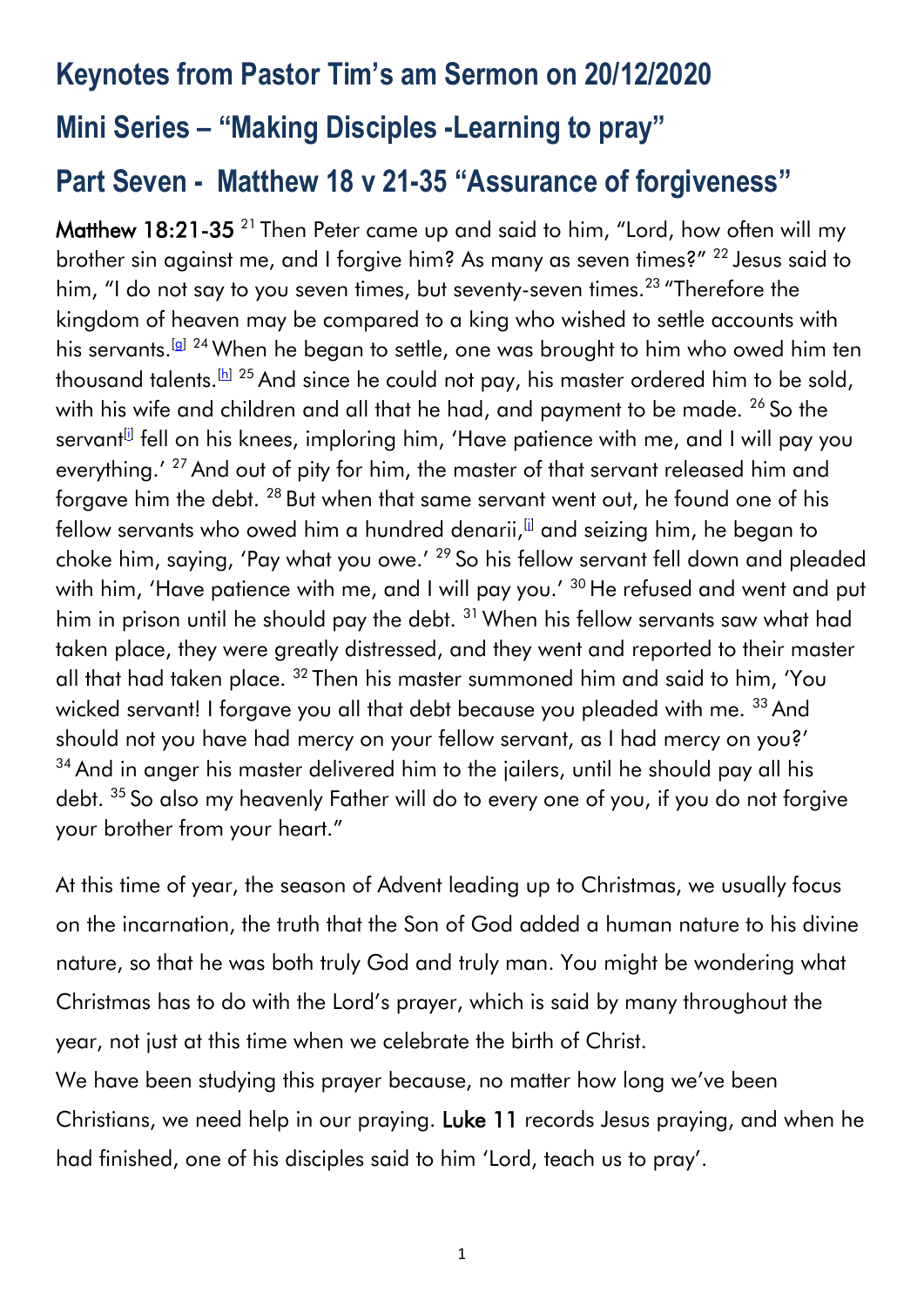- Perhaps seeing Jesus pray, the disciples realised they had never really begun to pray.
- Perhaps seeing God the Son in fellowship with God the Father, they saw a reality in prayer that they wanted.

Jesus' response is to give them the Lord's prayer, recorded by both Luke and Matthew. Jesus shows that prayer is about centring our heart on God and particularly on his name, his glory, his kingdom and his will. Only when we have done this does Jesus expect us to ask 'give us', forgive us', and 'lead us'.

Jesus didn't give us this prayer for preachers to have material for sermons – he gave

#### us this prayer to pray.

While we need to understand what it means, we study it so that we will actually pray it and use it to structure our prayer lives. The only command that Jesus gives here is

#### 'Pray then like this'.

Please take time out over Christmas to make use of this prayer, thinking about what it means:

- To pray to God as Father, and ask for his name to be hallowed
- To seek his kingdom and pray for his will to be done
- To ask him to supply your physical needs
- To pray for his forgiveness and to seek his leading into righteousness

As you think and the Holy Spirit prompts you, then pray. Make it a daily habit to use this structure to fellowship with God and pray about the things that concern him, bringing our requests for ourselves in line with what he wants us to pray for. As we look at the next request (Matthew 6:12) and the associated verses (w14-15), we will come to see

# we can have assurance of forgiveness from God for ALL our sin.

The request to forgive us our debts as we also forgive our debtors teaches us two things:

#### 1. We ALL need God's forgiveness

As Christians, we might think that we don't need to pray this request, because all our sins, past, present and future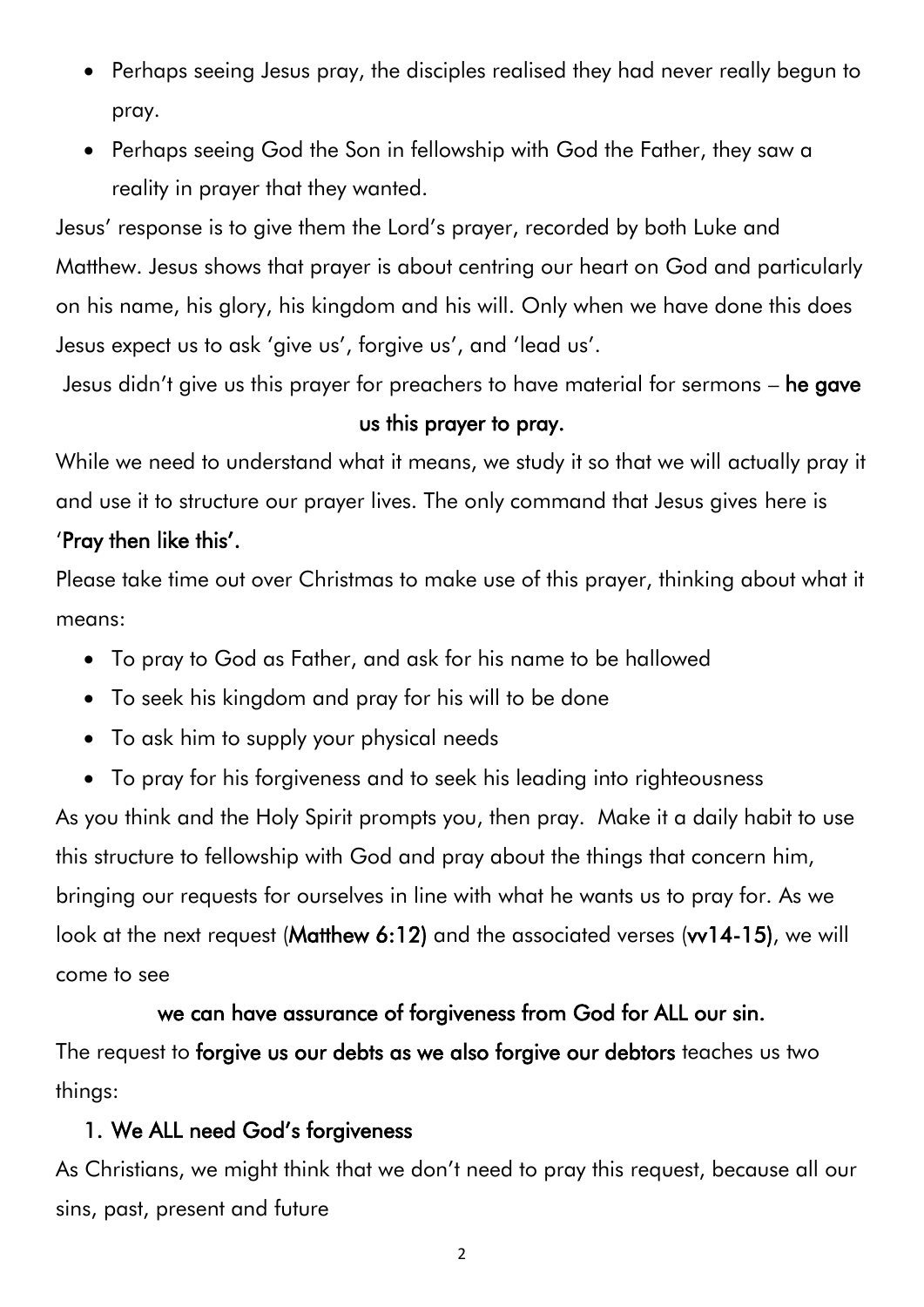were dealt with, the moment we believed in Jesus. Jesus evidently felt that we did need to. He is speaking to those

who are truly members of God's family, born again by the Spirit of God. Jesus starts this prayer with 'Our Father'. He is teaching those who know God as Father, and telling us that we, who are God's children, need his forgiveness on a daily basis.

Writing to believers, the apostle John tells us the same thing in 1 John 1:8-9.

 $^8$  If we say we have no sin, we deceive ourselves, and the truth is not in us.  $^9$  If we confess our sins, he is faithful and just to forgive us our sins and to cleanse us from all unrighteousness.

#### As God's people we need forgiveness on a daily basis, and so we are to ask God to forgive us.

If God has dealt with all our sins through the death of Jesus, then why do we still need to ask forgiveness? To answer this, we need to understand the difference between justification and sanctification.

- a) Justification this is God's declaration that he has dealt with our sins in full in the person of Jesus Christ.
- Every sin we have committed, and will commit, has been dealt with by Jesus.
- God has imputed to us the righteousness of Christ, and now regards us to be righteous in him.

# This happens the moment we put our trust in Jesus and is a once only event that stands for all eternity.

Jesus is not talking about justification in this request, but is dealing with our ongoing sanctification.

- b) Sanctification our conformity to Christ and to the standard of holiness that God expects from his people.
- We aren't yet fully what we shall be when Jesus returns
- Every day we pick up the dirt and stain of sin
- Every day we do wrong things and fail to do the right things we should do

#### On a daily basis we need to confess that to God and ask his forgiveness.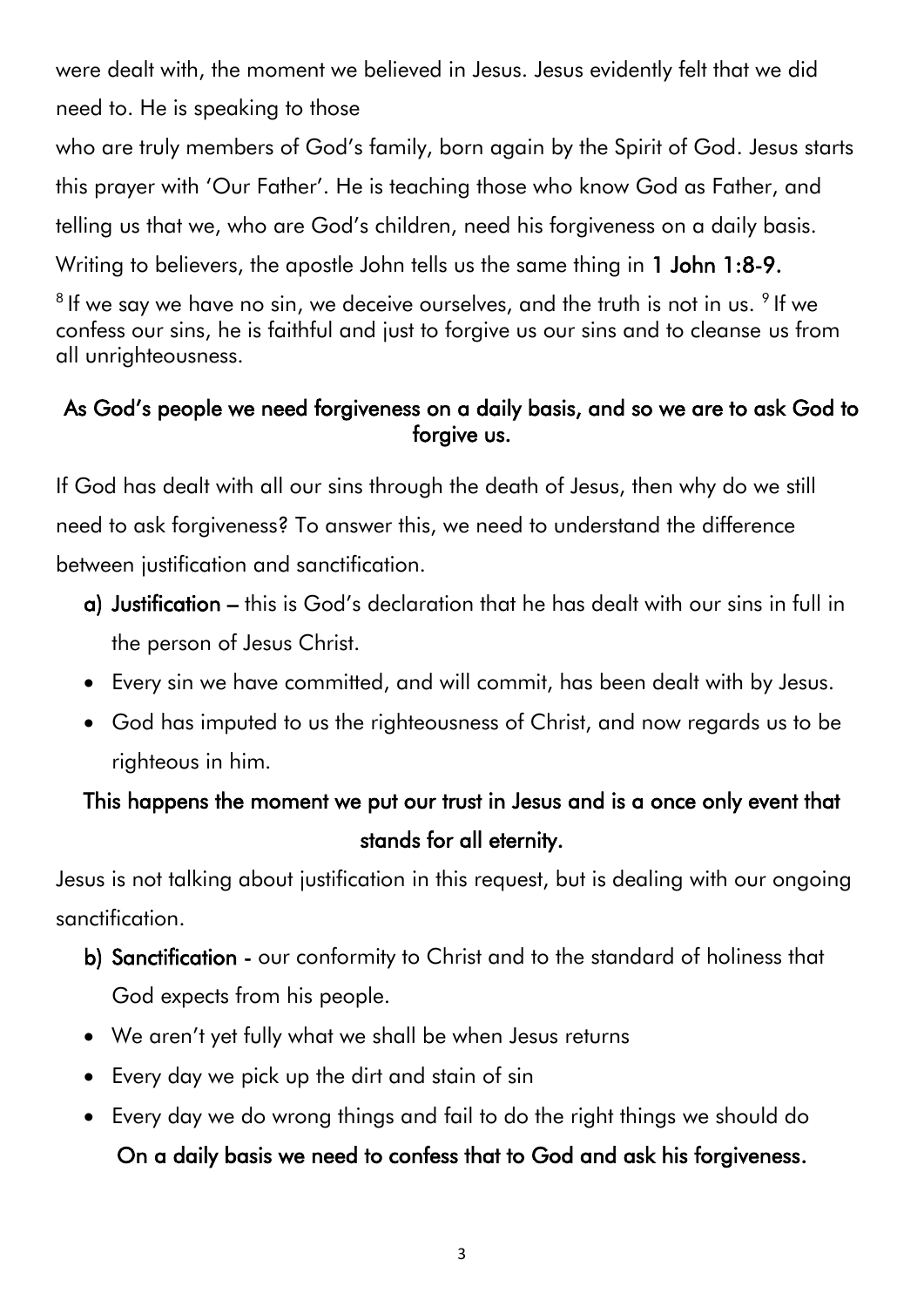When we don't do this, we lose our fellowship and enjoyment of God, as we see in 1

#### John 1:5-7:

<sup>5</sup>This is the message we have heard from him and proclaim to you, that God is light, and in him is no darkness at all. <sup>6</sup> If we say we have fellowship with him while we walk in darkness, we lie and do not practice the truth.  $7$  But if we walk in the light, as he is in the light, we have fellowship with one another, and the blood of Jesus his Son cleanses us from all sin.

We enjoy fellowship with God by the agency of the Holy Spirit, but when we sin, we grieve God's Spirit, and lose the sense of God's presence that the Spirit of God gives. That is one of the reasons why we feel so rotten when we sin against God and it is a good thing to feel this way about the effect of sin in our lives.

- We know deep in our heart that we have grieved the God who loves us, and who we love
- We feel the pain in our hearts that things between God and us are not what they ought to be

If you are currently acting in a sinful way but are not grieved in your soul, feeling deeply the loss of fellowship with God, then it is highly probable that you aren't truly saved.

#### When God's people sin, they feel deeply the loss of fellowship with God.

Their desire is to put things right with God, and Jesus tells us that the way to do that is to say 'Our Father in heaven,… forgive us our debts'. This is a corporate prayer and there is a place in church life to confess sin together and to seek God's forgiveness, as well as doing this in our own individual prayers.

#### We ALL need God's forgiveness

#### 2. We have the assurance of God's forgiveness.

When we understand our need for forgiveness, and ask God for it, then we can have assurance that we have been forgiven. Remember that it is Jesus, God incarnate, who is teaching us to pray this request, and therefore we can be sure that God will not refuse to give us something he has taught us to ask for. Jesus is teaching us to ask for forgiveness precisely because God is willing to forgive. The request for forgiveness in v12 doesn't ask God to forgive because we have forgiven our debtors, but rather as (in the same way) that we have forgiven them.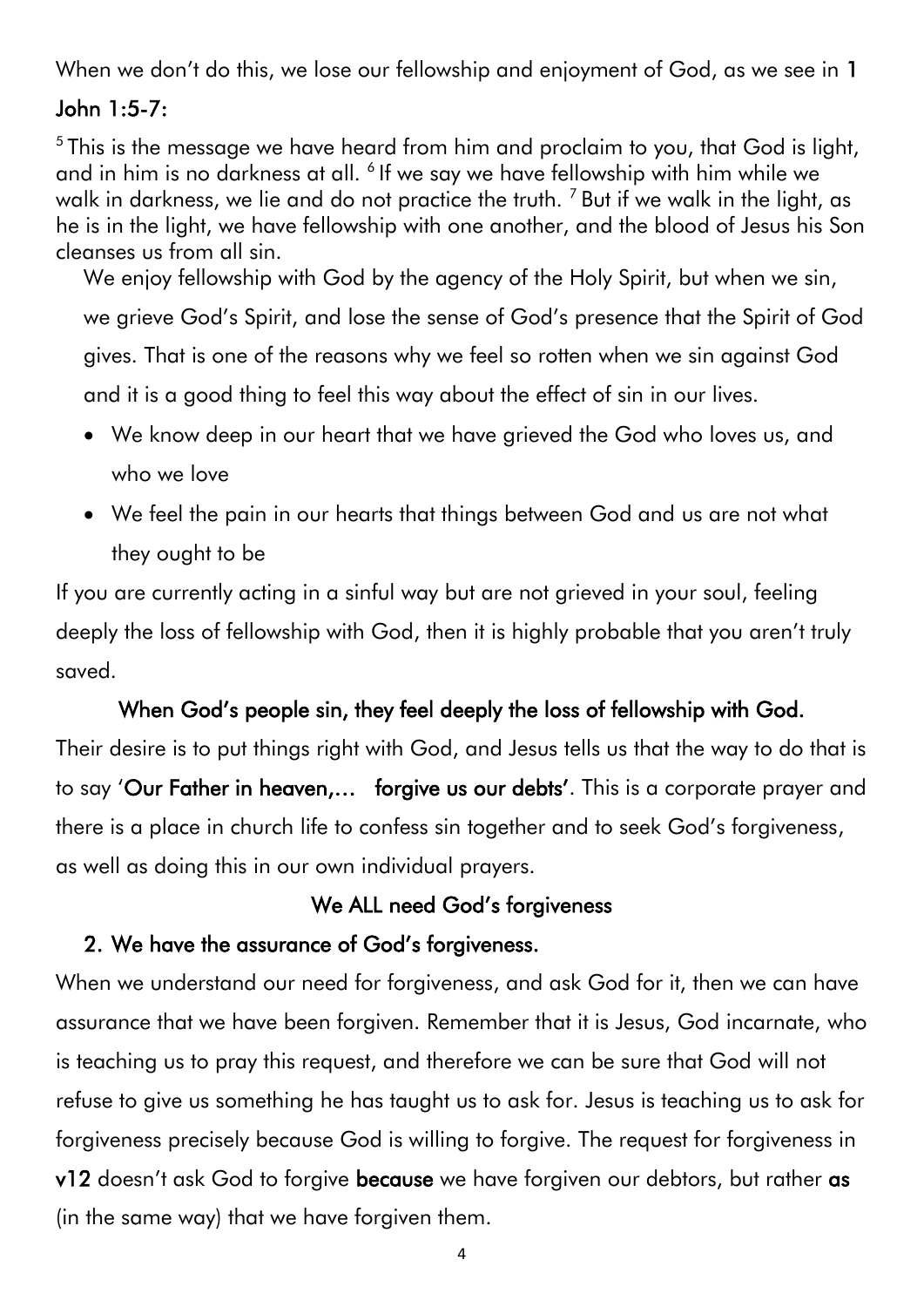Jesus is making the point that the children of the kingdom are a forgiving people who:

- keep short accounts with God, because our relationship with him is important
- keep short accounts with one another because our relationships within the church are important

When we truly realise the enormity of our debt of sin, and understand how much we have been forgiven by God, then we cannot withhold forgiveness from others, whose debt towards us is much smaller.

The life of God in our soul:

- will not allow us to act with unforgiveness towards others
- gives us the life of forgiveness towards others

You can see this in the original reading (above). Matthew 6:14-15 makes the same point. Having experienced the grace of God, our hearts have been broken and cannot remain hard to one who seeks forgiveness. When we find we have forgiving hearts towards those who have sinned against us, Jesus says 'your heavenly Father will forgive you'.

# Jesus assures us that with God there is forgiveness, and that message is written throughout the Bible.

Two of the many examples from the Old Testament are found in Isaiah 55:7 and Psalm 130:4 (see over for text)

When we sin, which we ALL do and will until we are called home to be with the Lord, we need to know:

- there is forgiveness with God and he will abundantly pardon those who repent of their sin.
- when we sin, and are aware of it, we don't need to stay away from God, though Satan will try to tell us that.

#### Jesus says instead 'Come and ask for forgiveness'.

### What does all this have to do with Christmas?

Luke  $2:10$ -11  $^{10}$  And the angel said to them, "Fear not, for behold, I bring you good news of great joy that will be for all the people. <sup>11</sup> For unto you is born this day in the city of David a Saviour, who is Christ the Lord.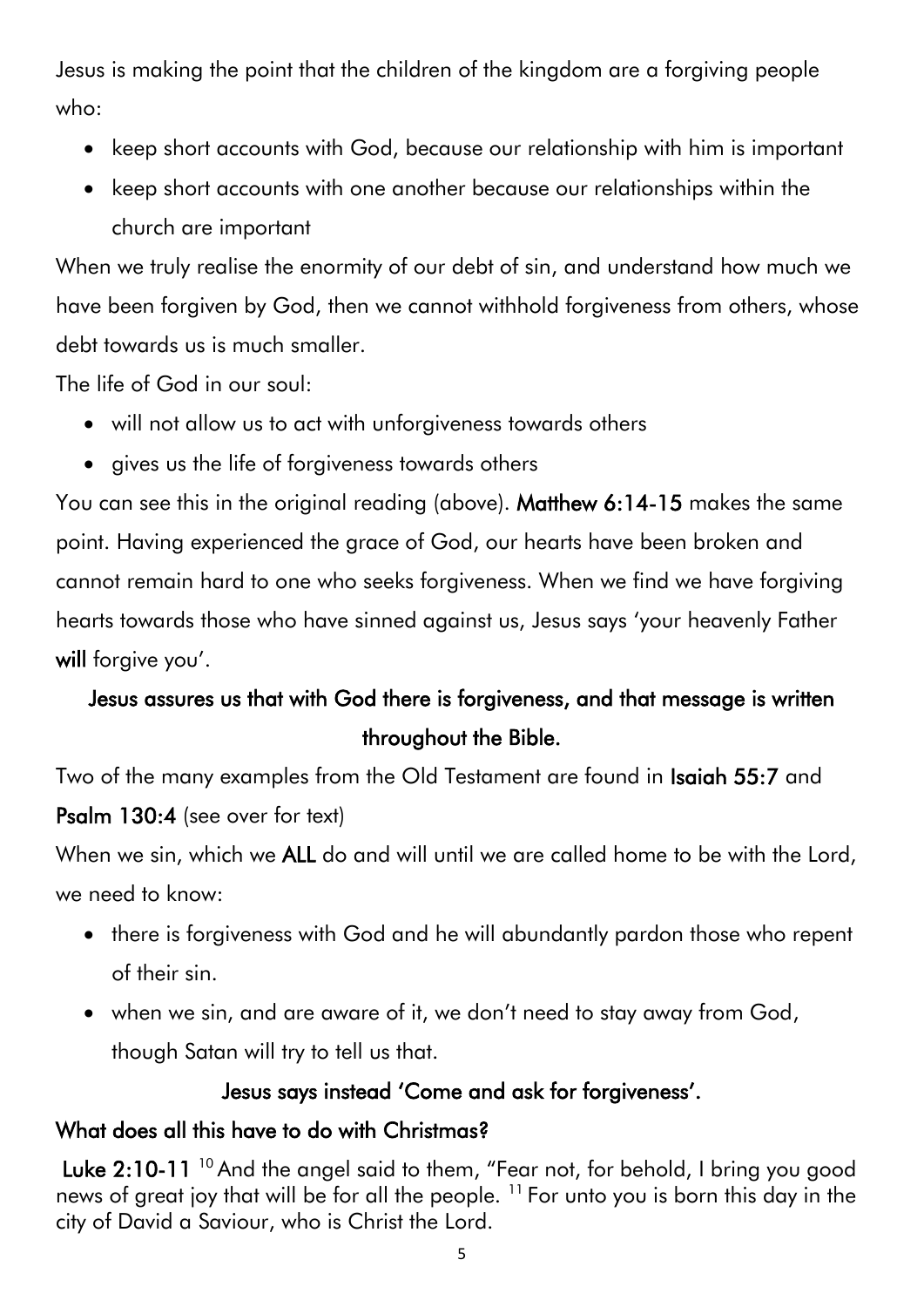The reason God can forgive is because his Son:

• came to earth, born as a man, and lived a life of perfect obedience to his Father

• died as a sacrifice for our sin in our place, and has been raised to life In his humanity, we know that Jesus prayed the Psalms, many of which contain confession of sin, and a desire for forgiveness (see examples overleaf). There is nothing to suggest that he avoided these Psalms, though they did not apply to him as he himself was sinless. Rather he prayed them on our behalf as our sin bearer. He prayed them knowing that he would take our sin on himself, and pay the price our sin deserves. With our sin atoned for through his death, real forgiveness, where God no longer holds our sin against us, was made possible for everyone who comes to God through Christ.

### It is through Jesus, and through him alone, that we are able to be forgiven for all our wrong.

The apostle John wrote: if we walk in the light, as he is in the light, we have fellowship with one another, and the blood of Jesus his Son cleanses us from all sin.

#### 1 John 1:7

Jesus says to us this morning:

When you pray say, Father….forgive us our debts, as we also have forgiven our debtors

Bible verses:

Jesus assures us that with God there is forgiveness, and that message is written throughout the Bible

Isaiah 55:7 let the wicked forsake his way,

and the unrighteous man his thoughts;